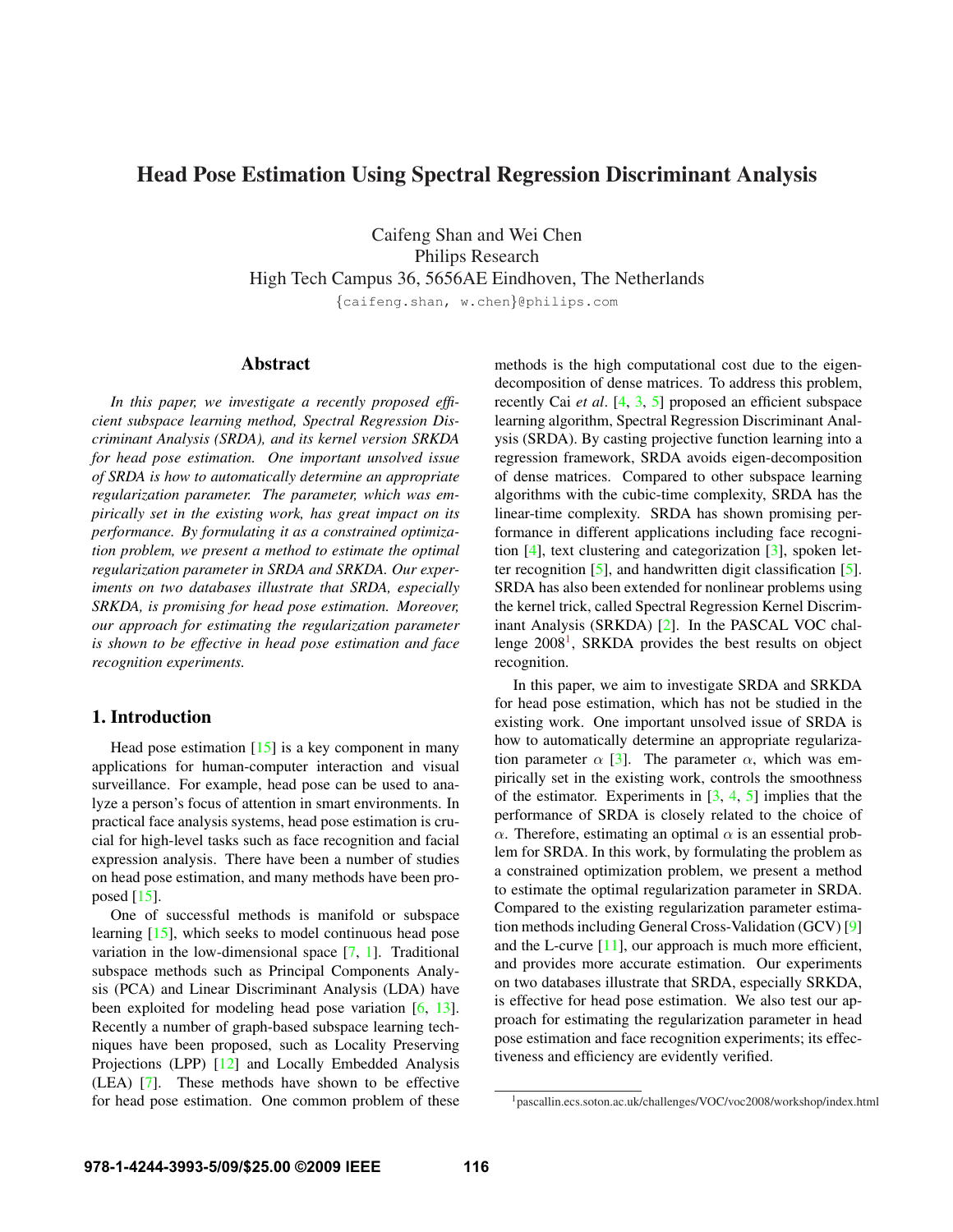# 2. Spectral Regression Discriminant Analysis

Given a data set  $\{x_i\}_{i=1}^m$  in  $\mathbb{R}^n$ , dimensionality reduction methods aim to find a low-dimensional representation of  $\{x_i\}$ . In the graph-based subspace learning methods [18], a symmetric matrix  $W(=[w_{ij}]_{m \times m})$  is built, where  $w_{ij}$  is the weight of the similarity between  $x_i$  and  $\mathbf{x}_j$ . Let  $\mathbf{y} = [y_1, \dots, y_m]^T$  be the 1-dimensional projection<br>of  $X = [\mathbf{x}_1, \dots, \mathbf{x}_m]$  the optimal v is given by minimizing of  $X = [\mathbf{x}_1, \dots, \mathbf{x}_m]$ , the optimal y is given by minimizing [12]

$$
\sum_{i,j} (y_i - y_j)^2 w_{ij}.
$$
 (1)

Eqn.  $(1)$  can be rewritten in the matrix form:

$$
\sum_{i,j} (y_i - y_j)^2 w_{ij} = 2\mathbf{y}^T (D - W)\mathbf{y} = 2\mathbf{y}^T L \mathbf{y} \qquad (2)
$$

where  $D$  is a diagonal matrix whose entries are column (or row) sums of W. A constraint  $y^T D y = 1$  can be imposed  $[12]$ , and the minimization problem reduces to find the optimal **y**<sup>∗</sup>

$$
\mathbf{y}^* = \underset{\mathbf{y}^T D \mathbf{y} = 1}{\arg \min} \mathbf{y}^T L \mathbf{y} = \underset{\mathbf{y}}{\arg \min} \frac{\mathbf{y}^T L \mathbf{y}}{\mathbf{y}^T D \mathbf{y}}.
$$
 (3)

Notice that  $L = D - W$ , the above optimization problem is equivalent to

$$
\mathbf{y}^* = \underset{\mathbf{y}^T D \mathbf{y} = 1}{\arg \max} \mathbf{y}^T W \mathbf{y} = \underset{\mathbf{y}}{\arg \max} \frac{\mathbf{y}^T W \mathbf{y}}{\mathbf{y}^T D \mathbf{y}}.
$$
 (4)

which is solved as the maximum eigen-problem:

$$
W\mathbf{y} = \lambda D\mathbf{y}.\tag{5}
$$

To obtain a projective mapping for all samples, including new testing samples, a linear function  $y_i = f(x_i) = \mathbf{a}^T \mathbf{x}_i$ is chosen, i.e.,  $y = X^T a$ , Eqn. (4) can be rewritten as

$$
\mathbf{a}^* = \arg\max_{\mathbf{a}} \frac{\mathbf{a}^T X W X^T \mathbf{a}}{\mathbf{a}^T X D X^T \mathbf{a}} \tag{6}
$$

which can be solved as the maximum eigen-problem

$$
XWX^T \mathbf{a} = \lambda XDX^T \mathbf{a}
$$
 (7)

With different choices of  $W$ , the above framework leads to different subspace learning methods. A common problem of these methods is the high computational cost from the eigen-decomposition of dense matrices. To address this problem, Cai *et al*. [3, 4, 5] introduced SRDA which, instead of solving the eigen-problem in Eqn. (7), derives the linear projective functions via two steps:

1. Solve the eigen-problem in Eqn.  $(5)$  to get y.

2. Find a which satisfies  $X^T$ **a** = **v**. In reality, such **a** might not exist. A possible solution is to find a which best fits the equation in the least squares sense:

$$
\mathbf{a}^* = \arg\min_{\mathbf{a}} \sum_{i=1}^m (\mathbf{a}^T \mathbf{x}_i - y_i)^2
$$
 (8)

In the first step, SRDA constructs weight matrix  $W$  by incorporating the label information. Suppose  $c$  classes in the data set and  $m_t$  samples in the t-th class, i.e.,  $m_1 + \cdots$  $m_c = m$ , W is defined as

$$
w_{ij} = \begin{cases} 1/m_t, & \text{if } \mathbf{x}_i \text{ and } \mathbf{x}_j \text{ both belong to the } t \text{-th class} \\ 0, & \text{otherwise} \end{cases}
$$
 (9)

In the second step, the minimization problem in Eqn.  $(8)$ is usually ill-posed in reality. Instead of using maximum likelihood estimation [8], which leads to the ordinary least squares (OLS) estimator

$$
\hat{\mathbf{a}} = (XX^T)^{-1}X\mathbf{y},\tag{10}
$$

SRDA adopts the regularization technique [17] to obtain the regularized estimator:

$$
\hat{\mathbf{a}}^* = (XX^T + \alpha I)^{-1} X \mathbf{y}
$$
 (11)

where  $\alpha(\geq 0)$  is a regularization parameter to control the smoothness of the estimator  $\hat{\mathbf{a}}^*$ .<br>As illustrated in [3, 4, 5]

As illustrated in  $[3, 4, 5]$ , the performance of SRDA varies greatly as  $\alpha$  changes; a non-zero  $\alpha$  was empirically set in these experiments. An inappropriate setting of  $\alpha$  may result in poor performance in practice. In the next section, we present an efficient method to estimate the optimal regularization parameter for SRDA.

## 3. Optically Regularized SRDA

#### 3.1. Regularization Parameter Estimation

Before we present our approach for estimating  $\alpha$ , we first discuss two existing methods for regularization parameter estimation.

Generalized Cross-Validation — GCV is based on statistical consideration that a good regularization parameter should predict the missing data. More precisely, if an arbitrary data point  $y_i$  of **v** is left out, the corresponding regularized solution  $\hat{a}^*$  should be able to predict it correctly. Accordingly estimating the optimal regularization parameter  $\alpha$  is reduced to minimizing the GCV function<sup>[9]</sup>:

$$
\mathcal{G}(\alpha) \equiv \frac{\|X^T \hat{\mathbf{a}}^*(\alpha) - \mathbf{y}\|_2^2}{(trace(I - X^T(X^T)^{-1}(\alpha)))^2},\qquad(12)
$$

where  $(X^T)^{-1}(\alpha)$  is an arbitrary matrix which maps the right-hand side **y** onto the estimator  $\hat{\mathbf{a}}^*(\alpha)$ , i.e.,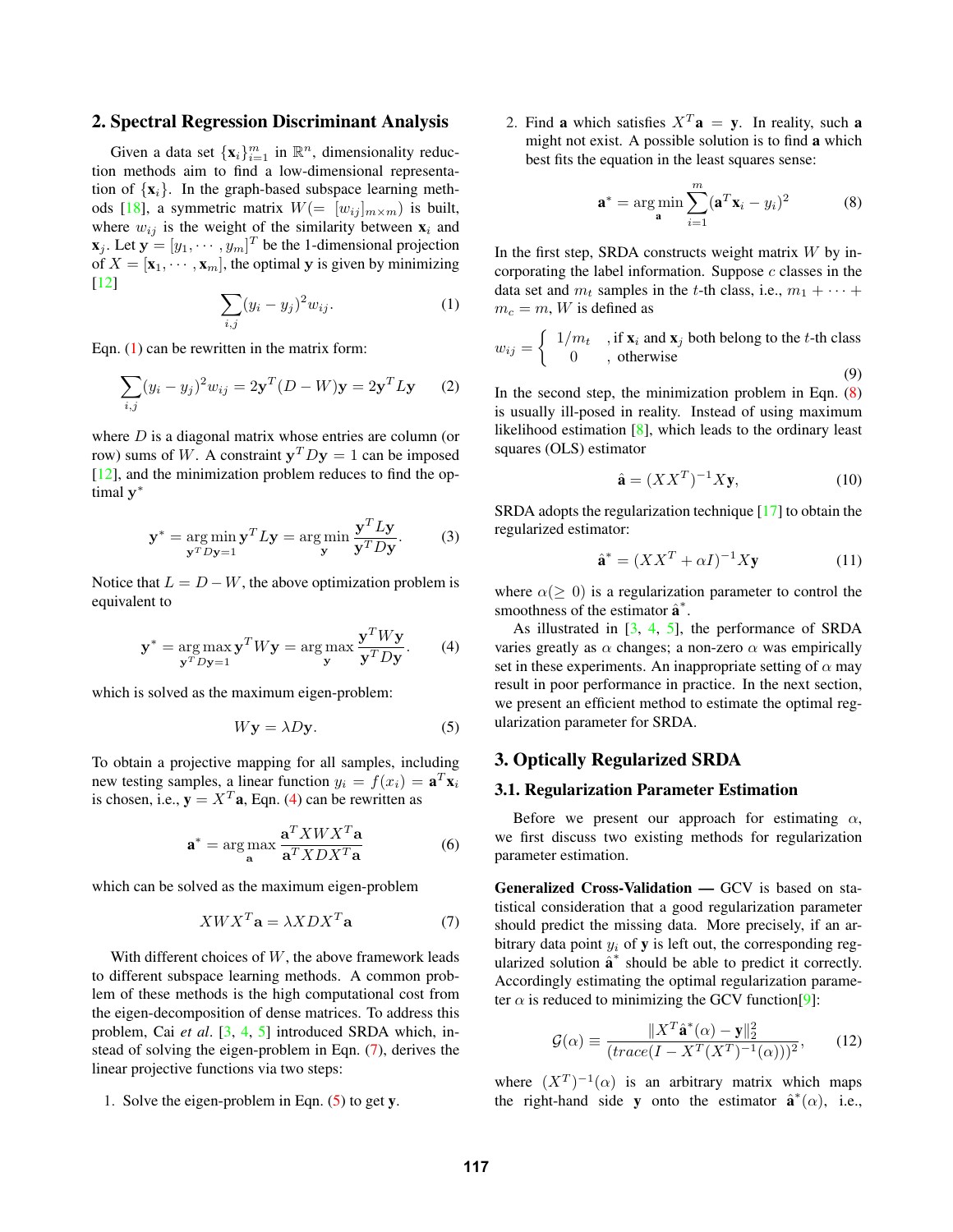$\hat{\mathbf{a}}^*(\alpha) = (X^T)^{-1}(\alpha)\mathbf{y}$ . Solving Eqn. (12) has the time<br>complexity of  $O(m^3)$  therefore GCV is not suitable for complexity of  $O(m^3)$ , therefore GCV is not suitable for large datasets due to its computational complexity.

L-curve — The L-curve method is based on a log-log plot of the norm of a regularized solution  $\|\hat{\mathbf{a}}^*\|_2$  versus the norm<br>of the corresponding regidual  $\|\mathbf{Y}^T\hat{\mathbf{a}}^*\|_{\infty}$ . In the L shaped of the corresponding residual  $||X^T \hat{\mathbf{a}}^* - \mathbf{y}||_2$ . In the L-shaped<br>plot, the point with the maximum curvature locates where plot, the point with the maximum curvature locates where the solution  $\hat{a}^*$  changes in nature from being dominated by regularization errors to being dominated by the errors in the right-hand side. Hence the  $\alpha$  value corresponding to the corner suggests an solution wherein both the solution norm and the residual norm simultaneously attain low values. The corner is derived by examining the curvature of points, which is computational demanding. Hansen [11] proposed an heuristic algorithm which starts with a few points and adaptively adds more points when necessary. As the calculation of the eigenvectors of  $XX<sup>T</sup>$  cannot be avoided, the L-curve method has the time complexity of  $O(n^3)$ .

#### 3.2. Optically Regularized SRDA

The difference between the regularized estimator  $\hat{a}^*$  in Eqn.  $(11)$  and the OLS estimator  $\hat{a}$  in Eqn.  $(10)$  can be analyzed by using Singular Value Decomposition (SVD). Suppose X is a wide matrix  $(m>n)$ , we have  $X^T = USV^T$ , where  $U \in \mathbb{R}^{m \times m}$  and  $V \in \mathbb{R}^{n \times n}$  are unitary matrices, and  $S \in \mathbb{R}^{m \times n}$  is the singular value matrix with the rank of  $r (r \leq n)$ . The solution  $\hat{\mathbf{a}}^*$  of Eqn. (11) can be reduced as

$$
\hat{\mathbf{a}}^* = \left(XX^T + \alpha I\right)^{-1} X \mathbf{y}
$$
\n(13)

$$
= \left( VS^T U^T USV^T + \alpha V V^T \right)^{-1} VS^T U^T \mathbf{y} \tag{14}
$$

$$
= V \left( S^T S + \alpha I \right)^{-1} S^T U^T \mathbf{y}
$$
 (15)

$$
= \sum_{i=1}^{N} \mathbf{v}_i \left(s_i^2 + \alpha\right)^{-1} s_i \mathbf{u}_i^T \mathbf{y}
$$
 (16)

$$
= \sum_{i=1}^{n} \mathbf{v}_i \left( \frac{\mathbf{u}_i^T \mathbf{y}}{s_i} \cdot \frac{s_i^2}{s_i^2 + \alpha} \right), \tag{17}
$$

where  $\mathbf{u}_i$  and  $\mathbf{v}_i$  denote the orthonormal column vectors in U and V respectively,  $s_i$  represents the *i*-th largest singular value of  $X^T$  (when  $i > r$ ,  $s_i = 0$ ), and y is the constant response calculated from Eqn. (5).  $\frac{s_i^2}{s_i^2 + \alpha} \in [0, 1]$  is called<br>flag factor in [11]. Similarly the solution  $\hat{\epsilon}$  in Eqn. (10) *filter factor* in [11]. Similarly, the solution  $\hat{a}$  in Eqn. (10) can be reduced as

$$
\hat{\mathbf{a}} = \sum_{i=1}^{r} \mathbf{v}_i \left( \frac{\mathbf{u}_i^T \mathbf{y}}{s_i} \right). \tag{18}
$$

By comparing Eqn.  $(17)$  and Eqn.  $(18)$ , we can find that both **<sup>a</sup>**ˆ<sup>∗</sup> and **<sup>a</sup>**<sup>ˆ</sup> are linear combinations of basis vectors  $\{v_1,\ldots,v_m\}$ , and the regularization technique in SRDA changes only the coefficients of the linear combination by

adding a filter factor. The coefficients in  $\hat{a}^*$  can be seen as functions of the singular values of  $X$  and the regularization parameter  $\alpha$ .

In order to estimate the optimal  $\alpha$ , we first investigate the constraint on  $\alpha$  itself. SRDA is solved as the multivariate linear regression problem

$$
X^T \mathbf{a} + \boldsymbol{\varepsilon} = \mathbf{y},\tag{19}
$$

where  $\varepsilon$  is an  $(n \times 1)$  vector of random error with  $E[\varepsilon]=0$ and  $Var[\varepsilon] = \sigma^2 I_n$ . A good regularization parameter  $\alpha$ should reduce the mean square error (MSE) of the regularized estimator  $\hat{\mathbf{a}}^*$  [8]. Otherwise,  $\hat{\mathbf{a}}^*$  will be far away from the  $a$  computed from Eqn.  $(19)$ . In order to evaluate the MSE of  $\hat{\mathbf{a}}^*$  with respect to  $\alpha$ , it is necessary to derive  $E[D^2(\alpha)]$ , where  $D(\alpha)$  denotes the distance from  $\hat{\mathbf{a}}^*$  to  $\mathbf{a}$ . For the OLS estimator  $\hat{a}$ , we have

$$
\hat{\mathbf{a}} = \mathbf{a} + (XX^T)^{-1} X \varepsilon \tag{20}
$$

$$
E[\hat{\mathbf{a}}] = \mathbf{a}.\tag{21}
$$

From Eqn.  $(10)$  and Eqn.  $(11)$ , we can obtain the relationship between  $\hat{a}$  and  $\hat{a}^*$  as follows:

$$
\hat{\mathbf{a}}^* = (XX^T)(XX^T + \alpha I)^{-1}\hat{\mathbf{a}}
$$
  
=  $(I - \alpha (XX^T + \alpha I)^{-1})\hat{\mathbf{a}}$   
=:  $R\hat{\mathbf{a}}$  (22)

where  $R$  is used for simplicity. Hence we have

$$
E[D^{2}(\alpha)]
$$
  
= $E[(\hat{\mathbf{a}}^{*} - \mathbf{a})^{T}(\hat{\mathbf{a}}^{*} - \mathbf{a})]$  (23)

$$
=E\left[ (R\hat{\mathbf{a}} - R\mathbf{a} + R\mathbf{a} - \mathbf{a})^T (R\hat{\mathbf{a}} - R\mathbf{a} + R\mathbf{a} - \mathbf{a}) \right]
$$
 (24)  

$$
=E\left[ (\hat{\mathbf{a}} - \mathbf{a})^T R^T R (\hat{\mathbf{a}} - \mathbf{a}) \right] + (R\mathbf{a} - \mathbf{a})^T (R\mathbf{a} - \mathbf{a}).
$$
 (25)

$$
=E\left[ (\hat{\mathbf{a}} - \mathbf{a})^T R^T R (\hat{\mathbf{a}} - \mathbf{a}) \right] + (R\mathbf{a} - \mathbf{a})^T (R\mathbf{a} - \mathbf{a}). \tag{25}
$$
  
Substituting Eqn. (20) in the first term of Eqn. (25), we ob-

tain

$$
E\left[ (\hat{\mathbf{a}} - \mathbf{a})^T R^T R(\hat{\mathbf{a}} - \mathbf{a}) \right]
$$
  
= 
$$
E[\varepsilon^T X^T (XX^T)^{-1} R^T R (XX^T)^{-1} X \varepsilon]
$$
  

$$
T_{\text{Higgs}} (X^T (XX^T)^{-1} R^T R (XX^T)^{-1} X [X \text{tr}[\cdot])
$$
 (26)

$$
=Trace(X^T (XX^T)^{-1}R^T R (XX^T)^{-1}X Var[\varepsilon])
$$

$$
+ E[\varepsilon]^2 Trace(X^T (XX^T)^{-1} R^T R (XX^T)^{-1} X) \tag{27}
$$

$$
= \sigma^2 Trace((XX^T)^{-1} R^T R) \tag{28}
$$

With Eqn. (22), we then have

$$
E[D^{2}(\alpha)]
$$
  
=  $\sigma^{2}Trace\left((XX^{T})^{-1}R^{T}R\right) + \mathbf{a}^{T}(R - I)^{T}(R - I)\mathbf{a}$   
=  $\sigma^{2}Trace\left((XX^{T} + \alpha I)^{-1}(I - \alpha (XX^{T} + \alpha I)^{-1})\right)$   
+  $\mathbf{a}^{T}(\alpha^{2}(XX^{T} + \alpha I)^{-2})\mathbf{a}$  (30)  
=  $\sigma^{2}\left(Trace(XX^{T} + \alpha I)^{-1} - \alpha Trace(XX^{T} + \alpha I)^{-2}\right)$   
+  $\alpha^{2}\mathbf{a}^{T}(XX^{T} + \alpha I)^{-2}\mathbf{a}$  (31)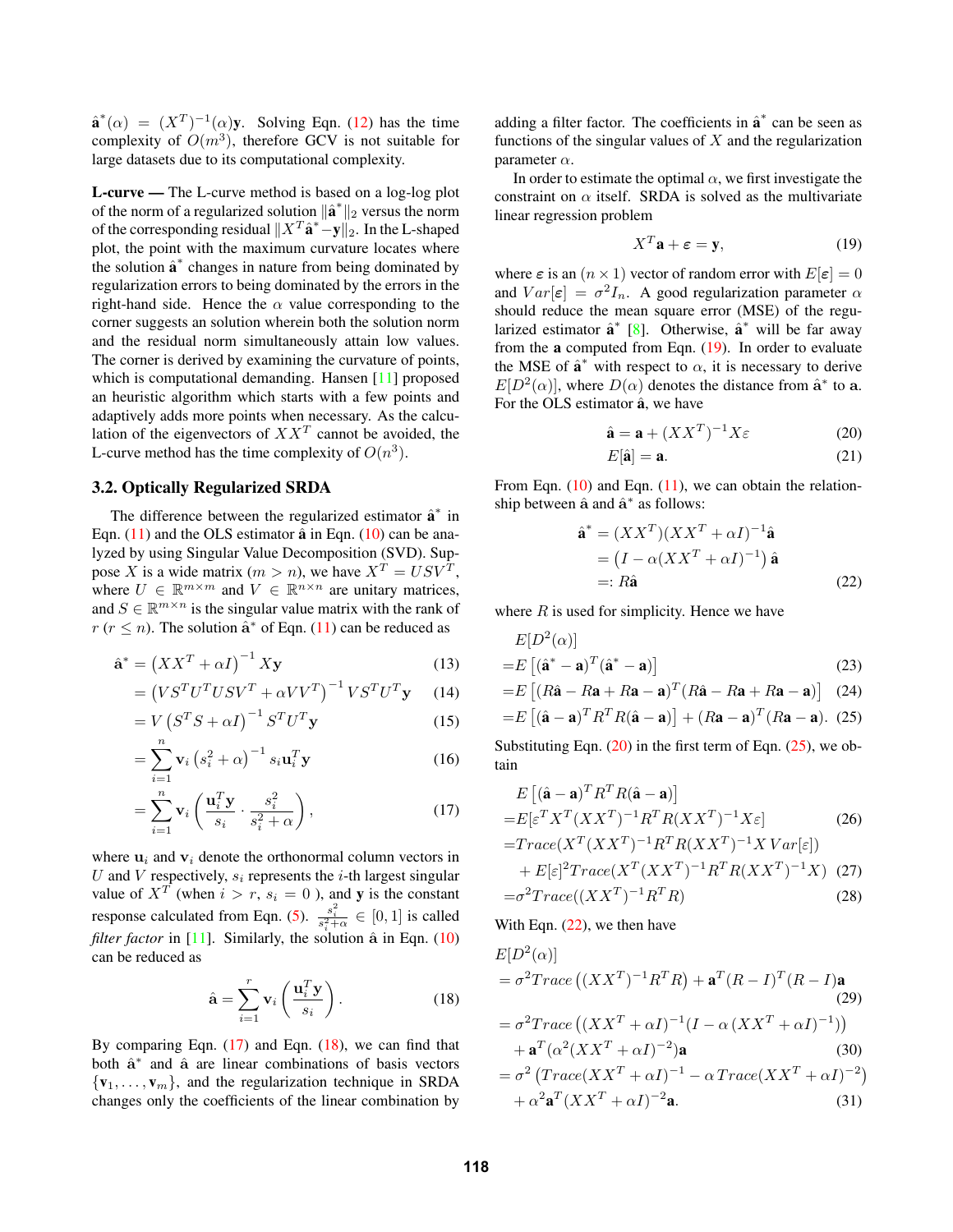Let  $\mathbf{c} = [c_1, c_2, \cdots, c_n]^T$ , which satisfies  $\mathbf{c} = V^T \mathbf{a}$ , we obtain obtain

$$
E[D^{2}(\alpha)] = \sigma^{2} \left( \sum_{i=1}^{n} \frac{1}{(s_{i}^{2} + \alpha)} - \sum_{i=1}^{n} \frac{\alpha}{(s_{i}^{2} + \alpha)^{2}} \right) + \alpha^{2} \mathbf{c}^{T} (S^{T} S + \alpha I)^{-2} \mathbf{c}
$$
\n
$$
= \sigma^{2} \sum_{i=1}^{n} \frac{s_{i}^{2}}{(s_{i}^{2} + \alpha)^{2}} + \alpha^{2} \sum_{i=1}^{n} \frac{c_{i}^{2}}{(s_{i}^{2} + \alpha)^{2}}.
$$
\n(33)

It is obvious that, for any  $\alpha > 0$ , the first and second terms in Eqn. (33) are monotonically decreasing and increasing functions of  $\alpha$  respectively. Taking the derivative of Eqn. (33) with respect to  $\alpha$ , we have

$$
\frac{\partial E[D^2(\alpha)]}{\partial \alpha} = 2 \sum_{i=1}^n \frac{s_i^2 (\alpha c_i^2 - \sigma^2)}{(s_i^2 + \alpha)^3}
$$
(34)

Now we can see that

$$
\frac{\partial E[D^2(\alpha)]}{\partial \alpha} < 0, \quad \text{for} \quad 0 < \alpha < \min\left\{\frac{\sigma^2}{c_i^2}, \forall i\right\} \tag{35}
$$

and

$$
\frac{\partial E[D^2(\alpha)]}{\partial \alpha} > 0, \quad \text{for} \quad \max\left\{\frac{\sigma^2}{c_i^2}, \forall i\right\} < \alpha < \infty. \tag{36}
$$

Thus, the minimum of MSE falls in the following interval of  $\alpha$ 

$$
\left[\min\left\{\frac{\sigma^2}{c_i^2}\right\}, \max\left\{\frac{\sigma^2}{c_i^2}\right\}\right], \quad \forall i. \tag{37}
$$

Therefore, the optimal  $\alpha$  should be neither too large nor too small.

The criteria we consider for estimating  $\alpha$  is the robustness of the regularized estimator  $\hat{\mathbf{a}}^*$  to noises in the data X. More precisely,  $\hat{\mathbf{a}}^*$  with respect to the optimal  $\alpha$  should be robust to the perturbation in the parameter space of the singular values  $\{s_i\}$  of X, since  $\hat{\mathbf{a}}^*$  can be seen as a function of  $\alpha$  and  $\{s_i\}$ . In this way, estimating the optimal  $\alpha$  is reduced to solve the minimization problem

$$
\alpha^* = \underset{\alpha}{\arg\min} E\left[\|\hat{\mathbf{a}}^*(\alpha, s + \epsilon) - \hat{\mathbf{a}}^*(\alpha, s)\|_2^2\right]
$$
  
s.t. 
$$
\alpha^* \in \left[\min\left\{\frac{\sigma^2}{c_i^2}\right\}, \max\left\{\frac{\sigma^2}{c_i^2}\right\}\right], \quad \forall i \tag{38}
$$

where  $\epsilon \sim \mathcal{N}(0, \delta^2)$  is the perturbation in the parameter space. Since

$$
\|\hat{\mathbf{a}}^{*}(\alpha, s+\epsilon) - \hat{\mathbf{a}}^{*}(\alpha, s)\|_{2}^{2}
$$
\n
$$
= \left(\hat{\mathbf{a}}^{*}(\alpha, s+\epsilon) - \hat{\mathbf{a}}^{*}(\alpha, s)\right)^{T} \left(\hat{\mathbf{a}}^{*}(\alpha, s+\epsilon) - \hat{\mathbf{a}}^{*}(\alpha, s)\right)
$$
\n
$$
= \sum_{i=1}^{n} \sum_{j=1}^{n} \mathbf{y}^{T} \mathbf{u}_{i} \mathbf{v}_{i}^{T} \mathbf{v}_{j} \mathbf{u}_{j}^{T} \mathbf{y} \left(\frac{s_{i}}{s_{i}^{2} + \alpha} - \frac{s_{i} + \epsilon}{(s_{i} + \epsilon)^{2} + \alpha}\right)^{2}
$$
\n(40)

where  $\mathbf{u}_i \mathbf{u}_j^T = 0$ ,  $\mathbf{v}_i^T \mathbf{v}_j = 0$ , when  $i \neq j$ , and  $\mathbf{u}_i^T \mathbf{u}_j = 1$ ,  $\mathbf{v}_i^T \mathbf{v}_j = 1$ , when  $i = j$ . Thus, only the terms with  $j = j$ .  $\mathbf{v}_i^T \mathbf{v}_j = 1$ , when  $i = j$ . Thus, only the terms with  $i = j$ <br>remain in Eqn. (40). So we have remain in Eqn. (40). So we have

$$
\alpha^* = \underset{\alpha}{\arg\min} E\left[\sum_{i=1}^n \mathbf{y}^T \mathbf{y} \left(\frac{s_i}{s_i^2 + \alpha} - \frac{s_i + \epsilon}{(s_i + \epsilon)^2 + \alpha}\right)^2\right].
$$
\n(41)

Note that  $y^T y$  is a positive constant, where y is calculated from Eqn.  $(5)$ . Eqn.  $(41)$  is equivalent to

$$
\alpha^* = \underset{\alpha}{\arg\min} E\left[\sum_{i=1}^n \left(\frac{(\alpha - s_i^2)\epsilon - s_i\epsilon^2}{(s_i^2 + \alpha)((s_i + \epsilon)^2 + \alpha)}\right)^2\right].\tag{42}
$$

Considering  $\epsilon$  is very small, we neglect the term  $s_i\epsilon^2$ . Thus, we have

$$
\alpha^* = \underset{\alpha}{\arg\min} \sum_{i=1}^n \left( \frac{\alpha - s_i^2}{(s_i^2 + \alpha)((s_i + \epsilon)^2 + \alpha)} \right)^2 E(\epsilon^2)
$$
\n(43)

$$
= \arg\min_{\alpha} \sum_{i=1}^{n} \frac{(\alpha - s_i^2)^2}{((s_i^2 + \alpha)((s_i + \epsilon)^2 + \alpha))^2} \cdot \delta^2 \quad (44)
$$

$$
= \arg\min_{\alpha} \sum_{i=1}^{n} \frac{(\alpha - s_i^2)^2}{\rho(\alpha)^2}
$$
(45)

where  $\rho(\alpha) := (s_i^2 + \alpha)((s_i + \epsilon)^2 + \alpha)$ . Now the minimization problem (38) can be rewritten as follows: tion problem (38) can be rewritten as follows:

$$
\alpha^* = \underset{\alpha}{\arg\min} \sum_{i=1}^n \frac{(\alpha - s_i^2)^2}{\rho(\alpha)^2}
$$
  
s.t.  $\alpha^* \in \left[ \min \left\{ \frac{\sigma^2}{c_i^2} \right\}, \max \left\{ \frac{\sigma^2}{c_i^2} \right\} \right], \forall i$  (46)

It is difficult to solve the minimization problem in Eqn (46) analytically, as  $\alpha^*$  and  $c_i$  are coupled. Considering the intrinsic bound of  $\alpha$  and  $\rho(\alpha)$ , the problem is relaxed to a simple form

$$
\alpha^* = \underset{\alpha}{\arg\min} \sum_{i=1}^n (\alpha - s_i^2)^2 \tag{47}
$$

By setting the derivative with respect to  $\alpha$  equal to 0, we obtain the solution

$$
\alpha^* = \frac{1}{n} \sum_{i}^{n} s_i^2. \tag{48}
$$

In practice, the above solution can be computed without extra computational cost, because  $\{s_1^2, \dots, s_n^2\}$  are the eigenvalues of the symmetric data matrix  $XX<sup>T</sup>$  and their sum is the trace of  $XX<sup>T</sup>$ , which has been calculated in SRDA.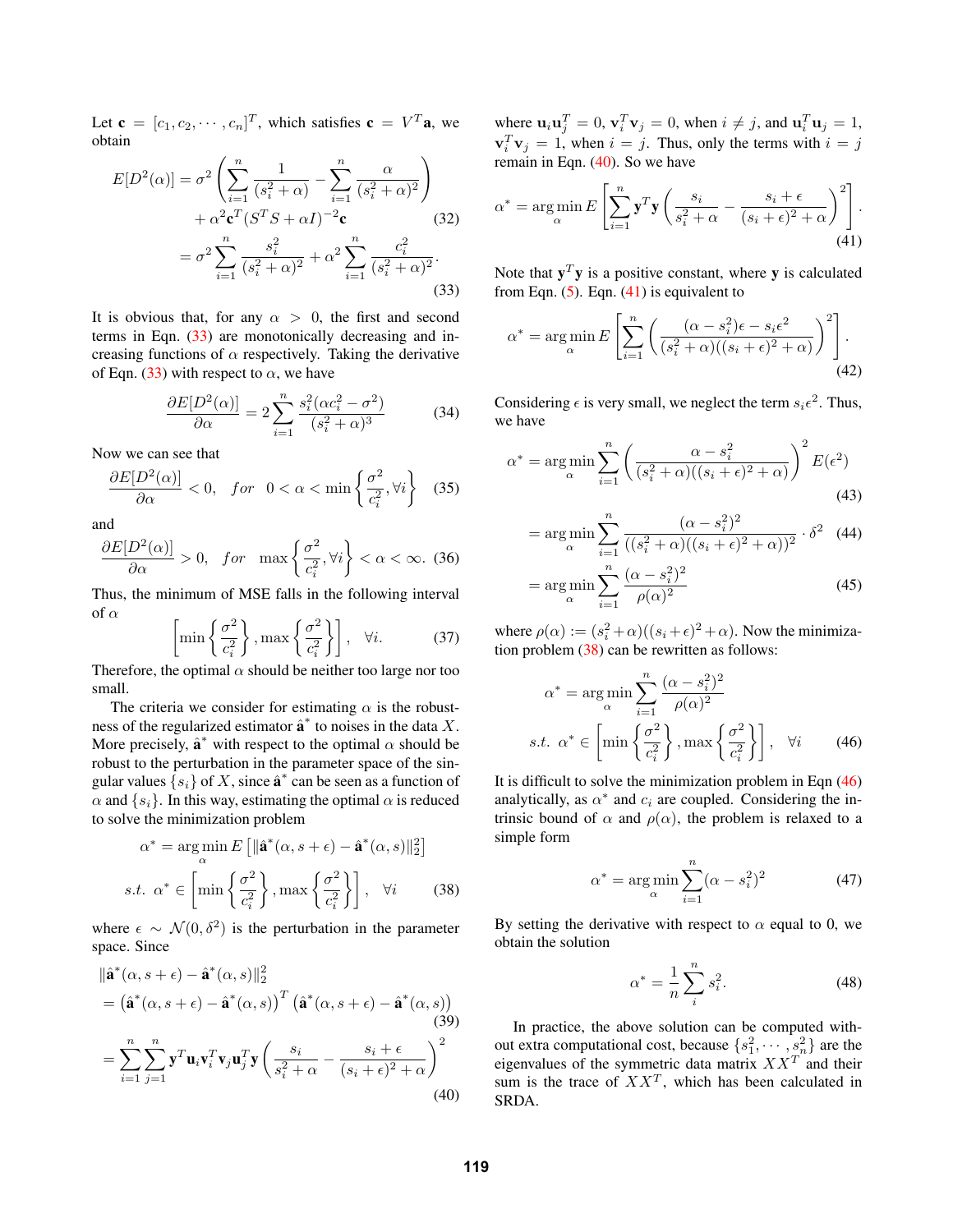#### 3.3. Extension to SRKDA

Spectral regression was extended for Kernel Discriminant Analysis (KDA) [2]. Considering the problem in a feature space F induced by a nonlinear mapping  $\phi: \mathbb{R}^n \to \mathcal{F}$ , KDA seeks the optimal projective function  $v$  in the feature space by solving the following optimization problem:

$$
\mathbf{v}^* = \arg\max_{\mathbf{v}} \frac{\mathbf{v}^T S_b^{\phi} \mathbf{v}}{\mathbf{v}^T S_w^{\phi} \mathbf{v}} = \arg\max_{\mathbf{v}} \frac{\mathbf{v}^T S_b^{\phi} \mathbf{v}}{\mathbf{v}^T S_v^{\phi} \mathbf{v}}
$$
(49)

where  $S_b^{\phi}$ ,  $S_w^{\phi}$  and  $S_t^{\phi}$  are the between-class, within-class, and total scatter matrices in the feature space respectively. The solution is a linear combination of  $\phi(\mathbf{x}_i)$  such that  $\mathbf{v}^* = \sum_{i=1}^m p_i \phi(\mathbf{x}_i)$ . Let  $\mathbf{p} = [p_1, \cdots, p_m]^T$ , Eqn. (49) is equivalent to:

$$
\mathbf{p}^* = \arg\max_{\mathbf{p}} \frac{\mathbf{p}^T K W K \mathbf{p}}{\mathbf{p}^T K K \mathbf{p}} \tag{50}
$$

where  $K$  is the kernel matrix,  $W$  is defined in Eqn. (9), and  $\mathbf{v}^T \mathbf{v} = \mathbf{p}^T K \mathbf{p} = 1$ . SRKDA first solves the eigenproblem  $Wy = \lambda y$  to get y, and then finds p by solving  $(K + \alpha I)\mathbf{p} = \mathbf{y}$ , where I is the identify matrix.

Considering the Gaussian kernel, it can be proved that the kernel matrix  $K$  is strictly positive definite when all vectors in  $K$  are different [14]. Thus, if the triangular matrix  $R$  obtained by the Cholesky decomposition of  $K$ , i.e.,  $K = R^{T} R$ , we have  $\mathbf{v} = R \mathbf{p}$ . The optimal projective function v can then be calculated as

$$
\mathbf{v} = R(R^T R + \alpha I)^{-1} \mathbf{y} = (R R^T + \alpha I)^{-1} R \mathbf{y} \qquad (51)
$$

Therefore, we can use the technique proposed above to determine the regularization parameter for SRKDA.

# 4. Experiments

### 4.1. Head Pose Estimation

We carried out experiments on two databases: (1) the FacePix database [1] contains head pose images of 30 subjects, each of which has 181 images of different head poses. In our experiments, for each subject, we selected 91 images representing pose angles from  $-90°$  to  $+90°$  at increments of  $2°$ . (2) the Pointing'04 database [10] consists of 15 subjects. Each subject has 2 series of 93 images at different poses, including 13 yaw poses and 7 pitch poses, plus two extreme cases with yaw angle  $0<sup>°</sup>$  and pitch angle  $90°$  and  $-90°$ . We used all these images in our experiments, which are manually cropped and aligned based on nose. Some example images of two databases are shown in Figure 1 and Figure 2. All face images were down-scaled to  $32\times32$  pixels in the gray-scale space, thus represented as 1024-dimensional vectors.



Figure 1. Example images from the FacePix database.



Figure 2. Example images from the Pointing'04 database.

p subjects ( $p = 3, 6, 9, 12, 15, 18, 21$  in the FacePix database and  $p = 2, 4, 6, 8, 10, 12$  in the Pointing'04 database) were randomly selected for training and the rest were used for testing. For each  $p$ , we average the results over 30 random splits and report the average estimation error. We show in Figure 3 and Figure 5 the performance of SRDA and SRKDA as a function of the parameter  $\alpha$ , where the dimension of the projection subspace is set to  $c - 1$ , and c is the number of classes (i.e.,  $c = 91$  in the FacePix data and  $c = 93$  in the Pointing'04 data). We choose an exponentially incremental sampling of  $\alpha$  to present the complete variation. It is evident that the performance of SRDA and SRKDA changes greatly with the variation of  $\alpha$ . SRDA achieves significantly better performance when the projection space is smoothed (with  $\alpha > 10^{-1}$ ) than with  $\alpha$  close to 0. But SRKDA achieves the best performance when is smoothed with  $\alpha = 10^0$ . There always exists an optimal regularization parameter in all these experiments, although the performance of SRDA does not change much for large  $\alpha$  on the FacePix data and Pointing'04 (Yaw) data.

We applied our method to estimate the optimal regularization parameter  $\alpha$  for SRDA and SRKDA. The SRDA and SRKDA with the optimal  $\alpha$  estimated by our approach are denoted as OR-SRDA and OR-SRKDA. The average performance of OR-SRDA and OR-SRKDA are ploted in Figure 4 and Figure 6. For comparison, we show the best performance of SRDA and SRKDA obtained by exhaustively examining different  $\alpha$ , and the performance of SRDA and SRKDA with  $\alpha = 0$  (denoted as Z-SRDA and Z-SRKDA). For SRDA, we also included results of PCA, LDA, and the supervised LPP. We can draw the following conclusions from these figures: (1) The regularization parameter is essential for SRDA and SRKDA. SRDA and SRKDA with  $\alpha = 0$  provides much worse performance than that with a proper  $\alpha$ . (2) With the  $\alpha$  automatically estimated by our approach, OR-SRDA and OR-SRKDA achieves much similar results to the best performance of SRDA and SRKDA respectively. This evidently illustrates our approach is effective for estimating  $\alpha$  in SRDA and SRKDA. (3) Regarding head pose estimation, OR-SRDA performs better than PCA, LDA, and LPP; OR-SRKDA provides better performance than OR-SRDA. These comparative experiments demon-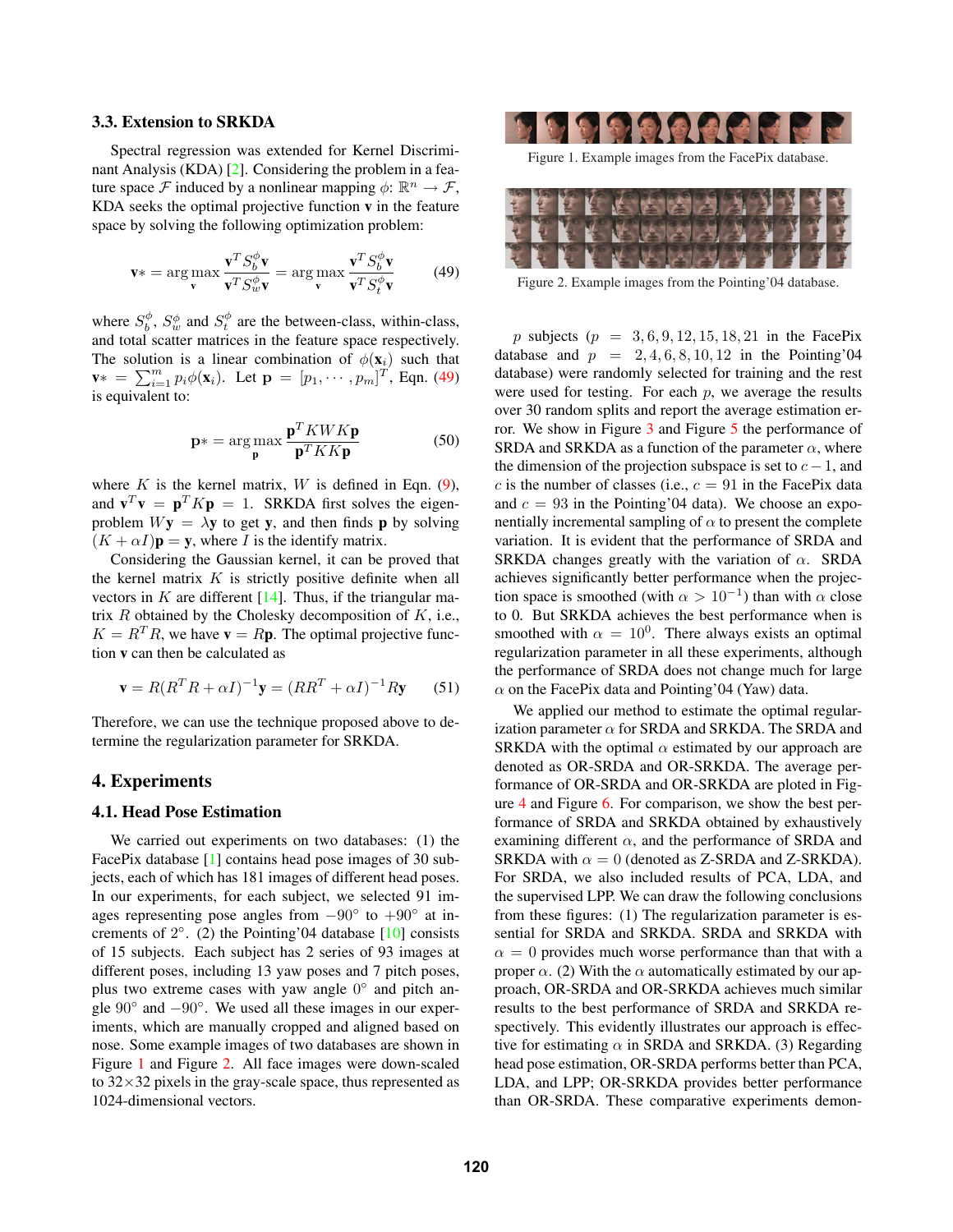

Figure 3. The mean error angle of SRDA with respect to different  $\alpha$ . (Left) the FacePix database; (Middle) the Pointing'04 database in the Yaw direction); (Right) the Pointing'04 database in the Pitch direction.



Figure 4. Head pose estimation performance of SRDA and other methods. (Left) the FacePix database; (Middle) the Pointing'04 database in the Yaw direction; (Right) the Pointing'04 database in the Pitch direction.

strate that SRDA and SRKDA are promising for head pose estimation.

We compare our approach with the GCV and L-curve methods for estimating the regularization parameter on the FacePix database. Figure 7 shows the performance of SRDA with the parameters estimated by these methods and also their computational cost  $2$ . The experiments were performed in a linux PC (CPU 3.0 GHz, cache 1024kb, RAM 4GB). It is observed that the GCV method fails to estimate a proper regularization parameter for SRDA on the database, while the L-curve method performs much better, and our method outperforms both. Regarding the computational cost, our approach is much more efficient than other methods.

The performance of OR-SRDA varies with the reduced dimension. In the above experiments, the reduced dimension is set as  $c - 1$ , and c is the number of classes. Figure 8 shows the average performance versus dimensionality reduction on FacePix database. It is observed that OR-SRDA indeed achieves the best performance with the reduced dimension of  $c - 1$ .

We implemented a real-time head pose estimation system based on the above approach. Some examples are shown in Figure 9.

#### 4.2. Face Recognition

To further test our approach for estimating  $\alpha$ , we conducted experiments on face recognition using the CMU PIE database  $[16]$ , Following  $[4]$ , we used the data online <sup>3</sup>, which includes face images of 68 subjects with near-frontal poses and different illuminations and facial expressions, resulting 170 images for each subject. For each subject, p  $(=10, 20, 30, 40, 50, 60)$  images were randomly selected for training and the rest were used for testing. For each  $p$ , we average the results over 30 random splits and report the mean.

Figure 10 shows the performance of SRDA as a function of the parameter  $\alpha$ , where the dimension of the reduced subspace is set  $c - 1$  ( $c = 68$ ). Similarly, we observe that the regularization parameter has impact on the performance of SRDA. Compared to head pose estimation (shown in Figure 3), where the training images in the same class are from different subjects, the "oversmooth" effect due to a large  $\alpha$ is very obvious for face recognition. For example, the error rate with  $\alpha = 1e3$  is bigger than that of  $\alpha = 0$ . However, as observed before, there always exists an optimal regularization parameter in each experiment. We applied our method to estimate the optimal  $\alpha$ , and compare different algorithms in Figure 11. Again we can see that, with the  $\alpha$  estimated by

<sup>2</sup>The GCV and L-curve methods are implemented in Regularization Tools Version 4.1, http://www2.imm.dtu.dk/˜pch/Regutools/

<sup>3</sup>http://www.cs.uiuc.edu/homes/dengcai2/Data/data.html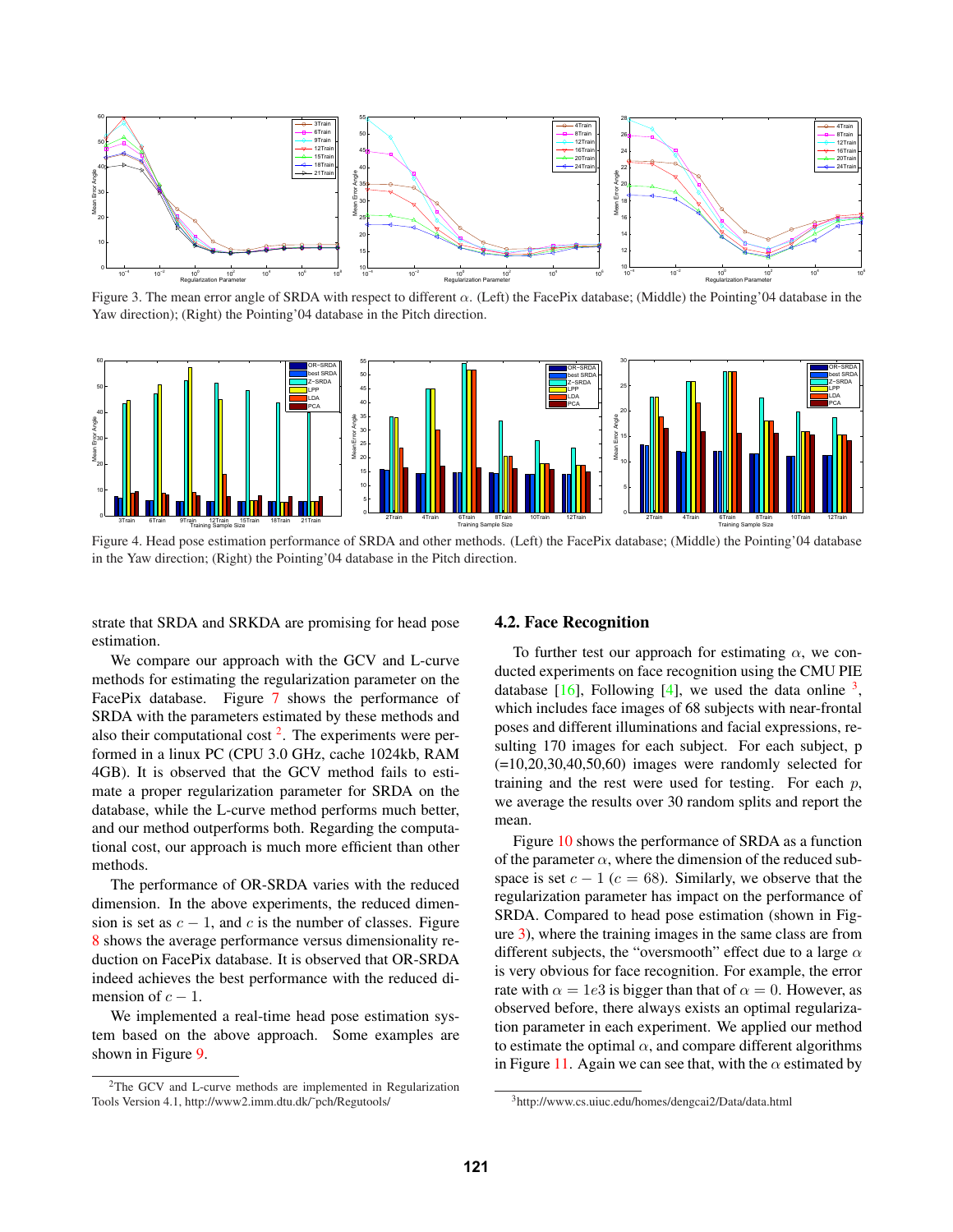

Figure 5. The mean error angle of SRKDA with respect to different α. (Left) the FacePix database; (Middle) the Pointing'04 database in the Yaw direction; (Right) the Pointing'04 database in the Pitch direction.



Figure 6. Head pose estimation performance of SRKDA. (Left) the FacePix database; (Middle) the Pointing'04 database in the Yaw direction; (Right) the Pointing'04 database in the Pitch direction.

our approach, OR-SRDA provides results that is much close to the best performance of SRDA obtained by exhaustively searching  $\alpha$ . Moreover, the difference between OR-SRDA and the best SRDA becomes much smaller with larger training data. This further verify the validity of our approach for estimating the optimal regularization parameter in SRDA. It is also observed that OR-SRDA consistently provides superior performance to LDA and LPP for face recognition.

# 5. Conclusion

SRDA is an efficient subspace learning method, which has been proven powerful in different applications. In this paper, we investigate SRDA and its kernel version SRKDA for head pose estimation. Determining an appropriate regularization parameter is an important unsolved issue for SRDA. By formulating it as a constrained optimization problem, we present a method to estimate the optimal regularization parameter in SRDA and SRKDA. Our experiments on two databases illustrate the SRDA especially SRKDA, is promising for head pose estimation. Moreover, our approach for estimating the regularization parameter is shown to be effective in head pose estimation and face recognition experiments.

## References

- [1] V. N. Balasubramanian, S. Krishna, and S. Panchanathan. Person-independent head pose estimation using biased manifold embedding. *EURASIP Journal of Advances in Signal Processing*, 8(1):1–15, 2008. 1, 5
- [2] D. Cai, X. He, and J. Han. Efficient kernel discriminant analysis via spectral regression. In *IEEE International Conference on Data Mining (ICDM)*, Oct. 2007. 1, 5
- [3] D. Cai, X. He, and J. Han. Regularized locality preserving indexing via spectral regression. In *ACM International Conference on Information and Knowledge Management*, Nov. 2007. 1, 2
- [4] D. Cai, X. He, and J. Han. Spectral regression for efficient regularized subspace learning. In *IEEE International Conference on Computer Vision (ICCV)*, Oct. 2007. 1, 2, 6
- [5] D. Cai, X. He, and J. Han. SRDA: An efficient algorithm for large scale discriminant analysis. *IEEE Transactions on Knowledge and Data Engineering*, 20(1):1–12, Jan. 2008. 1,  $\mathcal{L}$
- [6] I. Chen, L. Zhang, Y. Hu, M. Li, and H. Zhang. Head pose estimation using fisher manifold learning. In *Proceeding IEEE International Workshop Analysis and Modeling of Faces and Gestures*, pages 203–207, 2003. 1
- [7] Y. Fu and T. S. Huang. Graph embedded analysis for head pose estimation. In *IEEE International Conference on Automatic Face & Gesture Recognition (FG)*, pages 3–8, 2006. 1